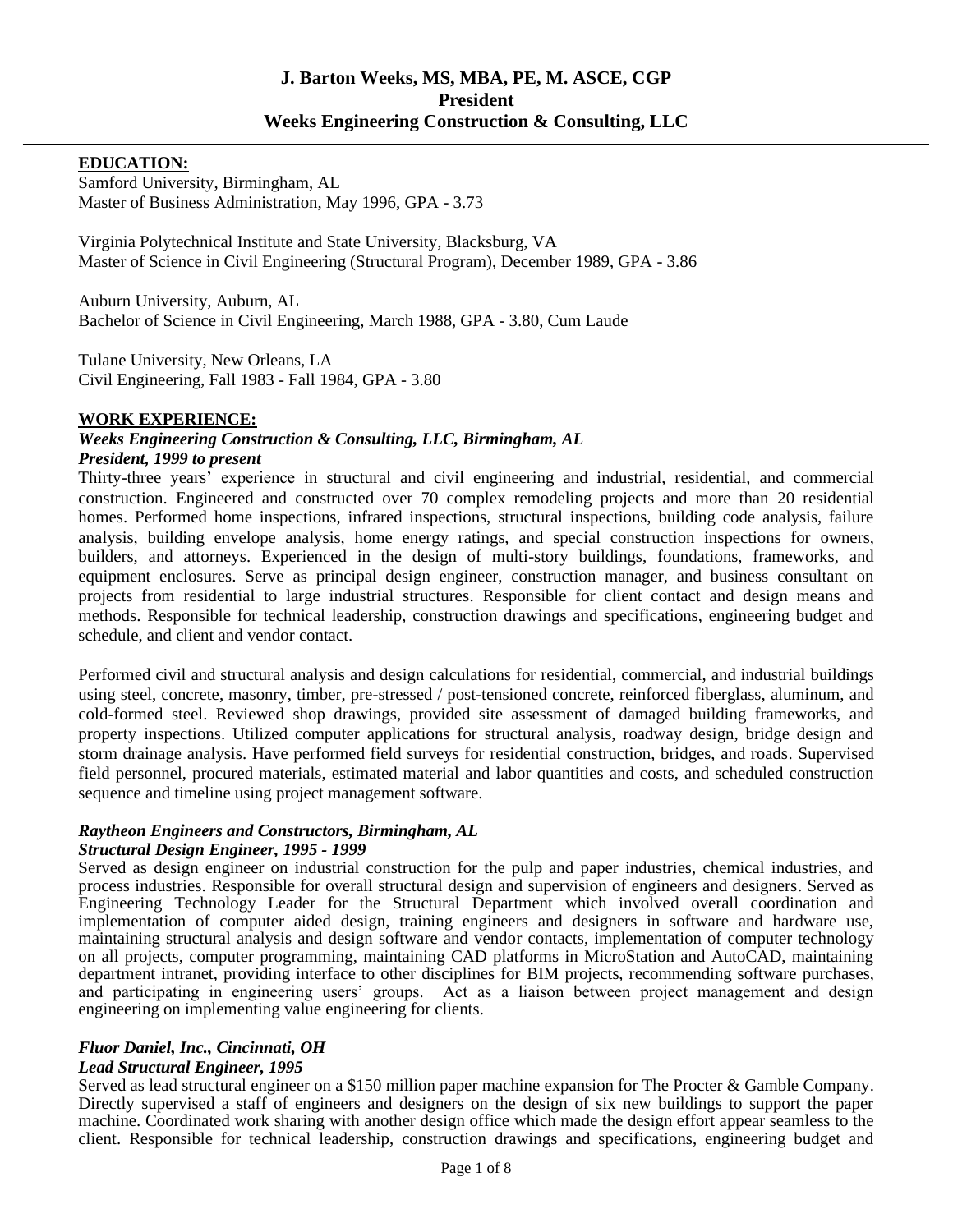schedule, and client and vendor contact. Responsible for 3-D BIM implementation on the project and capital cost savings to the client.

# *Rust Engineering Company, Birmingham, AL*

#### *Structural Design Engineer, 1990 - 1994*

Served as design engineer on industrial construction for the pulp and paper industries, chemical industries, and process industries. Responsible for overall design of buildings and foundations, frameworks, equipment supports, and other structural facilities. Supervised designers and engineers during the design phase so that schedules and budgets were met. Gathered data from clients and vendors to ensure compliance with established design criteria. Experienced in 3-D structural analysis and design software on multi-platform operating systems and adept at generating CAD drawings. Implemented computer programs for the analysis and design of concrete and steel structures. Instructed engineers on computer software applications and LRFD steel design.

#### *Virginia Tech, Blacksburg, VA*

#### *Graduate Teaching Assistant, 1988 - 1989*

Directed classroom activities which included consulting with students, preparing lectures, and grading homework. Presented lectures and led land development lab. Researched vibration dampeners for concrete floors supported by steel joists. Performed in-depth study on the economies of the LRFD steel design method as compared to ASD steel design.

### *Mark Diversified, Inc., Sacramento, CA*

#### *Field Engineer, 1988*

Supervised field personnel, procured materials, estimated material quantities, and scheduled construction sequence and timeline using project management software. Led effort in OSHA compliance and worked with client on quality control and cost savings.

#### *Gresham Smith & Partners, Nashville, TN*

#### *Intern Engineer, 1986 - 1987*

Performed structural analysis and design calculations for commercial buildings, reviewed structural steel and concrete rebar shop drawings, and provided site assessment of damaged building frameworks. Utilized computer applications for roadway and bridge design and storm drainage problems.

#### *Turner Engineering Company, Nashville, TN*

#### *Intern Surveyor, 1985*

Surveyed for garden homes, bridges, and roads. Operated level and transit and kept field notes which were used for plot plans, contour maps, benchmark surveys, and construction staking.

#### **UNIVERSITY HONORS & ACTIVITIES:**

Auburn University Civil Engineering Outstanding Student of the Year, 1987 Alabama ASCE Student Engineer of the Year, 1987 Auburn University Alternate Outstanding Engineering Graduate, Winter Quarter 1988 Phi Kappa Phi, National Honor Society Tau Beta Pi, National Engineering Honorary, Secretary 1986-1987 Chi Epsilon, Civil Engineering Honorary, President 1987-1988 Phi Eta Sigma, Freshman Honorary Virginia Tech Pratt Scholarship Auburn University Norman Liver Scholarship Alabama ASCE Scholarship Virginia Tech Graduate Teaching Assistant Who's Who Among Students in American Universities and Colleges Outstanding College Students of America Dean's Honor List Engineer in Training, Alabama (#6825) Sigma Phi Epsilon Fraternity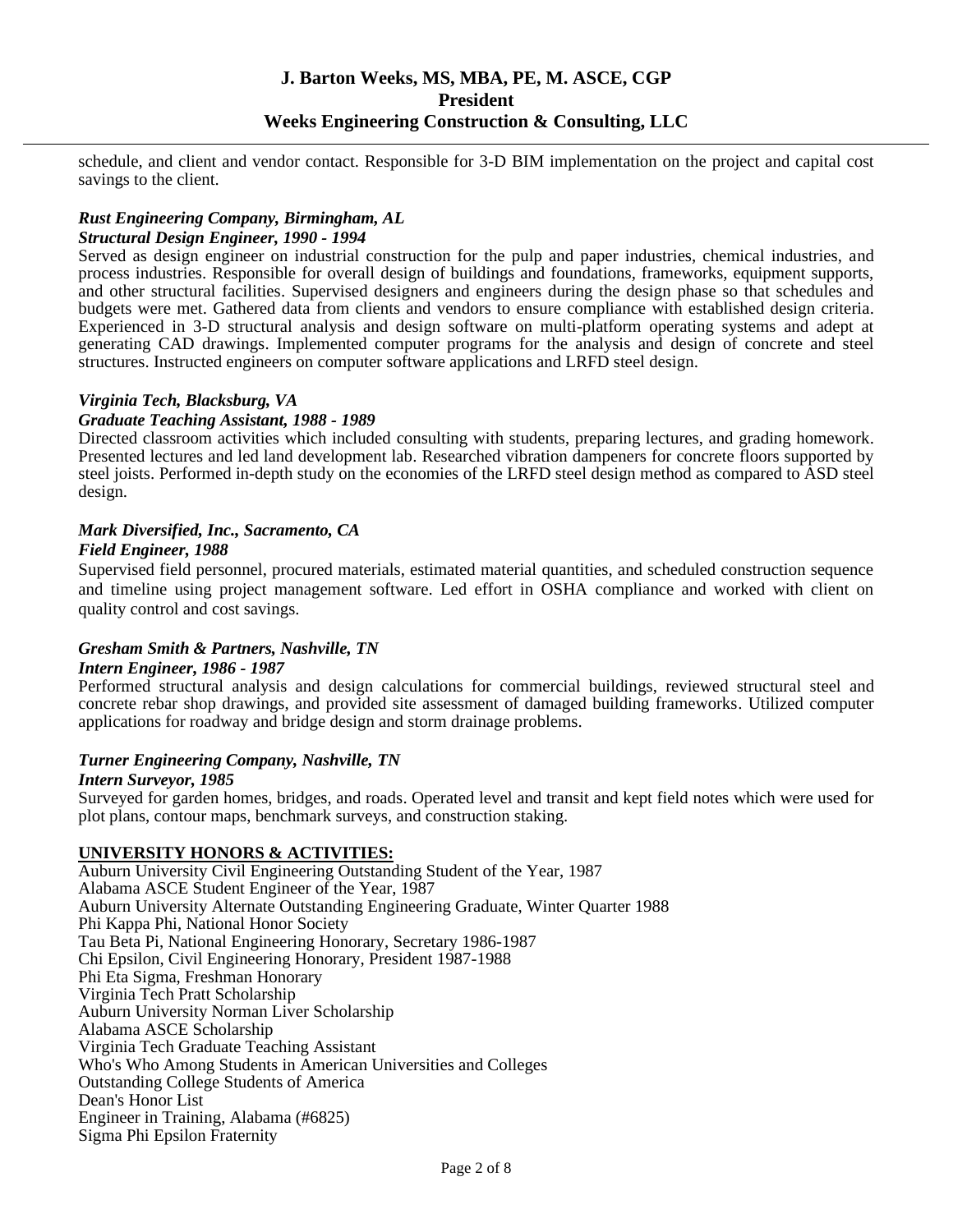Scholarship Chairman, 1987-1988 House Improvements Chairman, 1987-1988 Senior Scholarship Award, 1988 Engineering Student Council American Society of Civil Engineers, Student Member Intramural Athletics (Swimming, Tennis, Basketball, Triathlon)

#### **PROFESSIONAL & COMMUNITY ACTIVITIES:**

Registered Professional Engineer, Alabama Registered Professional Engineer, Ohio Licensed Alabama Home Builder and Remodeler Registered Alabama Home Inspector Certified Green Professional (CGP) Certified Home Energy Rater (HERS) (inactive) Registered Alabama Duct Air Tightness Testing Contractor (DATT) U.S. Green Building Council, Member International Code Council (ICC), Professional Member American Society of Civil Engineers (ASCE), Member Structural Engineering Institute (SEI), Member Greater Birmingham Association of Home Builders (GBAHB), Member National Association of Home Builders (NAHB), Member Structural Engineers Association of Alabama (SEAoAL), Member, Secretary/Treasurer - 1998, 1999 American Concrete Institute (ACI), Professional Member American Institute of Steel Construction (AISC), Professional Member American Forest & Paper Association's American Wood Council (AWC), Professional Member Residential Energy Services Network (RESNET), Member GT-STRUDL User's Group, Vice Chairman, 1996 Intergraph Structural User's Group, Interfaces Vice Chairman, 1996 Intergraph Structural User's Group, Interfaces Chairman, 1997 Young Business Leaders of Birmingham Loaned Executive to the United Way, 1990, 1991 Member Strathmore's Who's Who, 1996 Member International Who's Who of Professionals, 1997

### **PRESENTATIONS & PAPERS:**

*Residential Construction for the new Millennium*, Birmingham Parade of Homes, 1999 *Internet and Intranet Webs: For the Engineer and Contractor*, Auburn University Extension Center, 1998 *Masonry Construction*, Auburn University Extension Center, 1998 *Design of Engineered Masonry*, Structural Engineers Association of Alabama, 1998 *Concrete Construction*, Auburn University Extension Center, 1997, 1998 *Timber Construction*, Auburn University Extension Center, 1997, 1998 *Steel Construction*, Auburn University Extension Center, 1996, 1997 *FrameWorks Plus in a Production Environment*, Fall IGUG, 1996 *A Steel Design Comparison: LRFD vs. ASD*, Virginia Polytechnic Institute and State University, 1989

#### **SEMINARS ATTENDED**

National Steel Construction Conference, Nashville, TN, 05/21/1989 Alternate Design Method for Concrete Design, Birmingham, AL, 10/27/1995 Fiber Reinforced Concrete, Birmingham, AL, 12/07/1995 Anchorage to Concrete, Birmingham, AL, 05/02/1996 Steel Design, Birmingham, AL, 10/10/1996 National Council of Structural Engineers Association, Portland, MA, 10/2/1998 Specifying Metal Building Systems, Birmingham, AL, 08/19/1999 National Council of Structural Engineers Association, Seattle, WA, 09/23/1999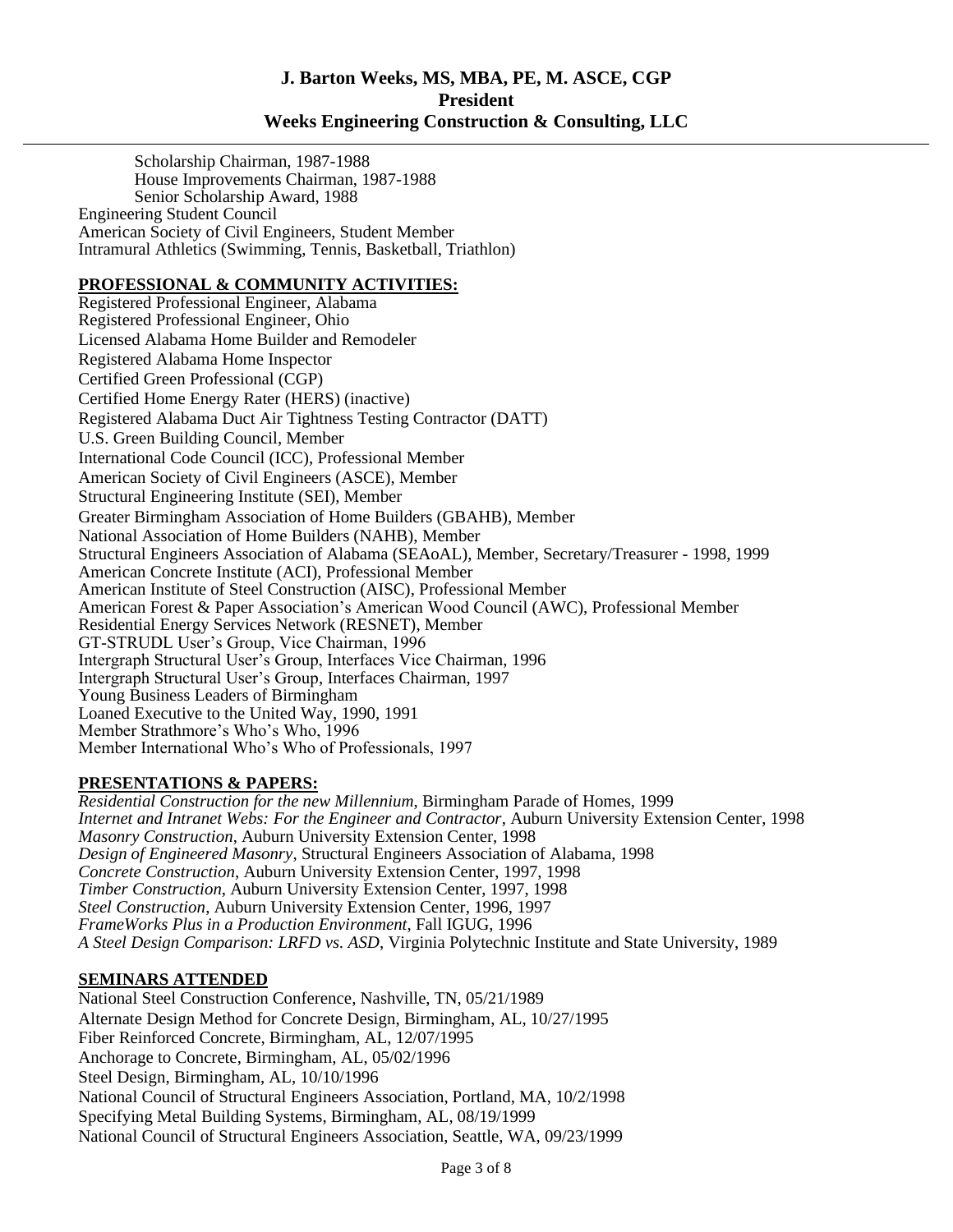Design of Reinforced Masonry Structures, Birmingham, AL, 11/12/1999 Structural Engineering Software, Birmingham, AL, 1/20/2000 The Design- Build Process, Birmingham, AL, 08/16/2001 The Engineer's & Surveyor's Role as an Expert Witness in Civil Litigation, Birmingham, AL, 10/19/2001 Overview of the Structural Provisions of the International Building Code 2000, Birmingham, AL, 01/31/2002 Wood Solutions Fair, Atlanta, GA, 04/17/2002 Construction Contracts & Law, Birmingham, AL, 05/25/2002 Mechanically Stabilized Earth Walls, Birmingham, AL, 12/08/2004 Specialty Foundations, Ground Improvement, Ground Treatment & Earth Retention, Birmingham, AL, 03/10/2004 Design of Masonry Structures Using the Masonry Designers Guide, Birmingham, AL 3/19/04 318-05 Building Code, Birmingham, AL, 01/01/2005 Concrete Parking Lot Design, Birmingham, AL, 02/03/2005 Killer Contract Clauses, Birmingham, AL, 02/09/05 Foundations for Problem Soils, Birmingham, AL, 05/12/2005 Southern Pine: Design, Specify & Build, Birmingham, AL, 05/24/2005 Pressure Treated Southern Pine, Birmingham, AL, 08/04/2005 Designing Load Bearing Mid Rise Structures Using Cold Formed Steel Framing, Birmingham, AL, 09/15/2005 Engineered Wood Products, Birmingham, AL, 04/11/2006 Design Steel Your Way with the 2005 Specification, Birmingham, AL, 08/30/2006 Managing Construction Liability, Birmingham, AL 10/12/2006 Design of Wood Frame Buildings for High Wind, Snow, and Seismic Loadings, Birmingham, AL 09/10/2007 Contract Review and Revision I: Contract Basics, Birmingham, AL 01/25/2008 Crystalline Waterproofing Technology: Improving Concrete Durability, Birmingham, AL 05/27/2008 Water-Repellency and Efflorescence Control in Masonry, Birmingham, AL 05/28/2008 An Overview of Decorative Concrete Solutions, Birmingham, AL 05/29/2008 Concrete Floor and Slab Construction (ACI 302.1R), Birmingham, AL 10/06/2008 Beyond Contract Basics: A Monograph, Birmingham, AL 12/17/2008 Polymer Concrete Surface Systems: A Green & Sustainable Solution, Birmingham, AL 12/18/2008 The Features, Benefits & Applications of Structural Insulated Panels (SIPs), Birmingham, AL 12/18/2008 NFPA 13D - Installation of Fire Sprinklers in 1 & 2 Family Homes, Birmingham, AL 01/19/2009 Collaboration and Interoperability with BIM for Structural Engineering, Birmingham, AL 09/24/2009 CHANCE Academy Helical Piles & Tieback Seminar, Atlanta, GA 12/03 - 12/04/2009 Further Studies in Contract Review, Birmingham, AL 12/14/2009 Controlling Moisture Movement in Buildings: Air & Vapor Barrier Approach, Birmingham, AL 06/13/2010 Design Criteria for Ceramic Tile/Stone Installations, Birmingham, AL 06/13/2010 Moisture Management in Residential Walls, Birmingham, AL 06/13/2010 The Principles of Rainscreen Construction, Birmingham, AL 06/13/2010 Weather Resistant Barriers in Vertical Exterior Walls, Birmingham, AL 06/13/2010 Using Water Repellents to Prevent Water Intrusion into Above-Grade Masonry, Birmingham, AL 06/13/2010 Bridging Environmental & Architectural Design to Nurture Renewability, Birmingham, AL 06/13/2010 Water Resistive Barriers – Installation and 2006 Code Changes, Birmingham, AL 06/18/2010 Strategies for Green Building, Durability & Sustainability, Birmingham, AL 06/18/2010 Slabjacking, Birmingham, AL 06/19/2010 Structural Crack Repair by Epoxy Injection, Birmingham, AL 06/20/2010 Control of Cracking in Concrete Structures, Birmingham, AL 06/20/2010 Designing High-Performance Buildings with EnergyPlus, Birmingham, AL 07/06/2010 Rainscreen Systems: Moisture Management in Layers, Birmingham, AL 07/16/2010 Achieving New Heights with Wood-Framed Tall Walls, Birmingham, AL 07/21/2010 Hot-Dip Galvanized Steel for Corrosion Protection, Birmingham, AL 07/26/2010 2005 National Design Specification for Wood Construction – ASD/LRFD, Birmingham, AL 08/19/2010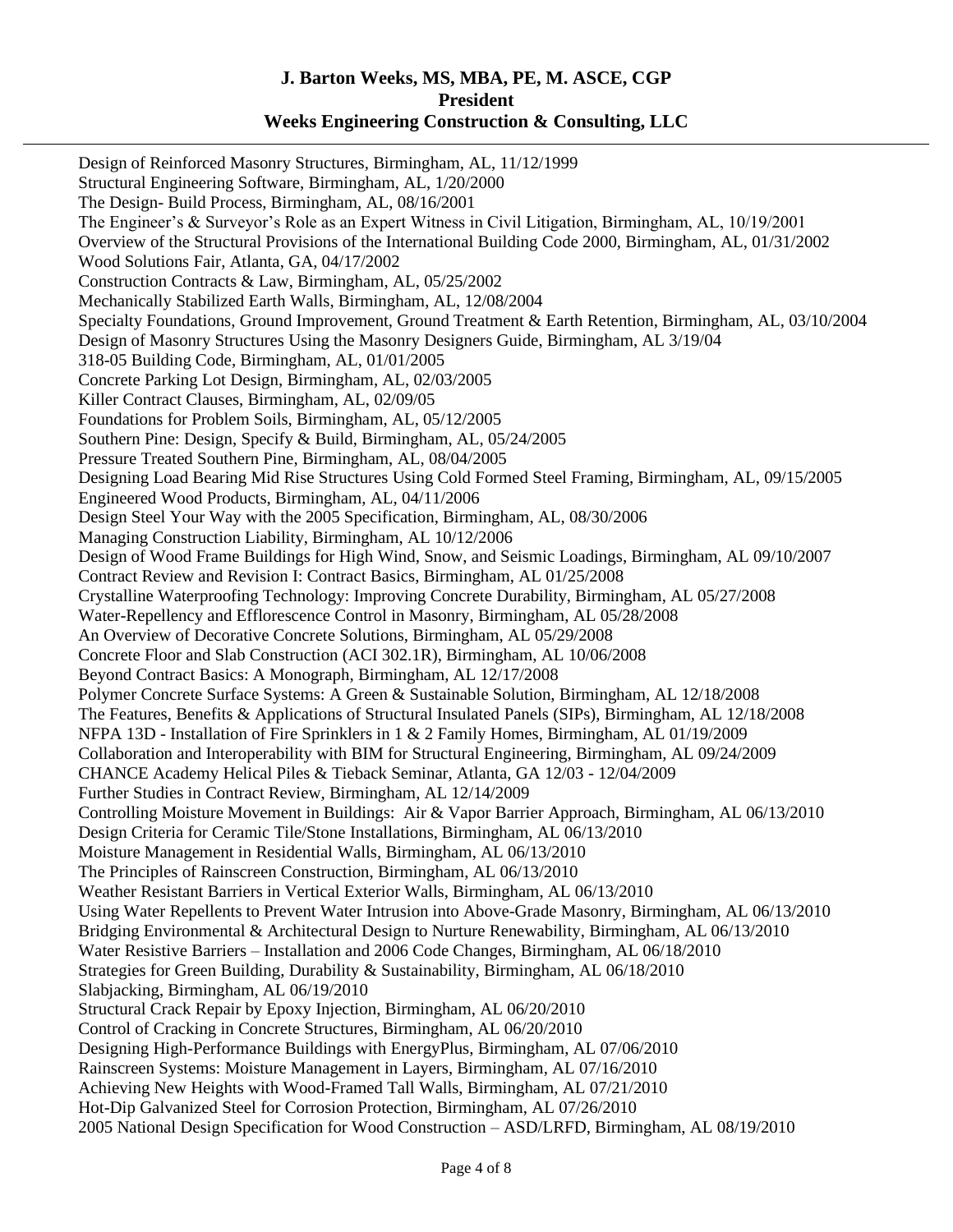Control of Condensation / Mold / Energy Leakage to Improve Building Performance, Birmingham, AL 08/30/2010 Home Energy Rating System - Southface Energy Institute, Atlanta GA, 10/12 – 10/17/2010 2005/2008 Special Design Provisions for Wind and Seismic – ASD/LRFD, Birmingham, AL 10/14/2010 What You Need to Know About the National Green Building Standard ICC-700, Birmingham, AL 11/03/2010 Understanding LEED for Architects, Birmingham, AL 01/18/2011 High Performance Building: Design, Birmingham, AL 01/19/2011 Sustainable Waterproofing Solutions, Hycrete Concrete Solutions, Birmingham, AL 02/08/2011 Residential Requirements of the 2009 International Energy Conservation Code, Birmingham, AL 04/23/2011 Lessons in Professional Liability: Liability IQ, Birmingham, AL 05/20/2011 Applications of Spray Polyurethane Foam Systems, Birmingham, AL 05/24/2011 Designing Waterproofing Systems for Basement Conversions from Crawl Spaces, Birmingham, AL 06/15/2011 Roofing & Waterproofing Codes, Birmingham, AL 07/03/2011 Assuring Water Resistance of Masonry Construction, Birmingham, AL 07/17/2011 A Solution for Tile Roofs: Polyurethane Foam Roofing Adhesives, Birmingham, AL 07/17/2011 An Introduction to LEED, Birmingham, AL 07/17/2011 Moisture Protection in Masonry Walls – Designing and Installing the Proper System to Minimize Moisture Infiltration, Birmingham, AL 12/15/2011 How to Design, Build and Market an ENERGY STAR Home, Birmingham, AL 02/05/2012 You Can Do It! 10 Easy Steps to High Performance Houses, Birmingham, AL 02/17/2012 Green Building for Building Professionals, Montgomery, AL, 02/27 - 02/28/2012 NAHB Basics of Building, Birmingham, AL 03/01/2012 Walkable Thermoplastic Deck and Roofing Membrane Systems, Birmingham, AL 03/04/2012 The Four Barriers of the Building Envelope, Birmingham, AL 03/20/2012 Green Building Envelope Design, Birmingham, AL 04/15/2012 Examples of High Performance Solutions Using LEED for Homes, Birmingham, AL 04/28/2012 Exterior Wood Doors and the Battle Against Moisture, Birmingham, AL 04/28/2012 ENERGY STAR Version 3 Rater Training, Birmingham, AL 04/30 – 05/03/2012 LEED 101: Green Building Basics & LEED, Birmingham, AL 05/03/2012 Spray Polyurethane Foam (SPF) For Building Insulation, Birmingham, AL 05/14/2012 Light Weight Honeycomb Reinforced Stone Cladding System, Birmingham, AL 05/14/2012 Low-Slope Roof Wind Design Overview, Birmingham, AL 05/15/2012 Contract Basics for Design Professionals, Birmingham, AL 07/26/2012 Decoding Thermal and Ignition Barrier Requirements for Spray Polyurethane Foam, Birmingham, AL 10/12/2012 Retaining Wall Design Made Easy, Birmingham, AL 12/04/2012 Recommended Installation of a Steam Shower System, Birmingham, AL 12/25/2012 Cutting through Code Confusion: A New R-Value Guide for Roofs and Walls, Birmingham, AL 12/26/2012 What You Need To Know About LEED For Homes v4, Birmingham, AL 01/16/2013 Building Science for Existing Homes: The Top 5 of 2013, Birmingham, AL 04/06/2013 Get the Dirt Out: Erosion and Sediment Control, Birmingham, AL 06/04/2013 System Solutions for Optimizing Energy Efficiency and Structural Performance, Birmingham, AL 07/31/2013 Durable Energy Efficient Wall Systems, Birmingham, AL 07/31/2013 Thermal Performance: Energy Efficiency Through Insulation, Birmingham, AL 08/01/2013 Concrete Waterproofing, Birmingham, AL 08/29/2013 Below-Slab Vapor Protection: Taking the Ground out of Play, Birmingham, AL 08/29/2013 Welded Wire Reinforcement Use in Concrete Structures, Birmingham, AL 08/29/2013 Concrete Waterproofing with Crystalline Technology, Birmingham, AL 08/29/2013 Brick Cladding and Water Management, Birmingham, AL 08/29/2013 Enhancing Projects with Manufactured Stone Veneer, Birmingham, AL 08/29/2013 Best Practices in delivering the LEED and NGBS-required Owner Education, Birmingham, AL 09/20/2013 Designing Exteriors with Cellular PVC Trim and Moulding, Birmingham, AL 10/03/2013 Steel Framing for Composite Decking, Birmingham, AL 10/05/2013 Shear Wall Design Examples, Birmingham, AL 01/16/2014 Liquid Resin Membrane Systems: Seamless Waterproofing Solutions, Birmingham, AL 02/20/2014 ACI 332: A Contractor-Friendly Code, Birmingham, AL 06/03/2014 Geotechnical Construction Solutions, Birmingham, AL 06/05/2014 Sustainable Building Design: The Myth of Breathability, Birmingham, AL 06/17/2014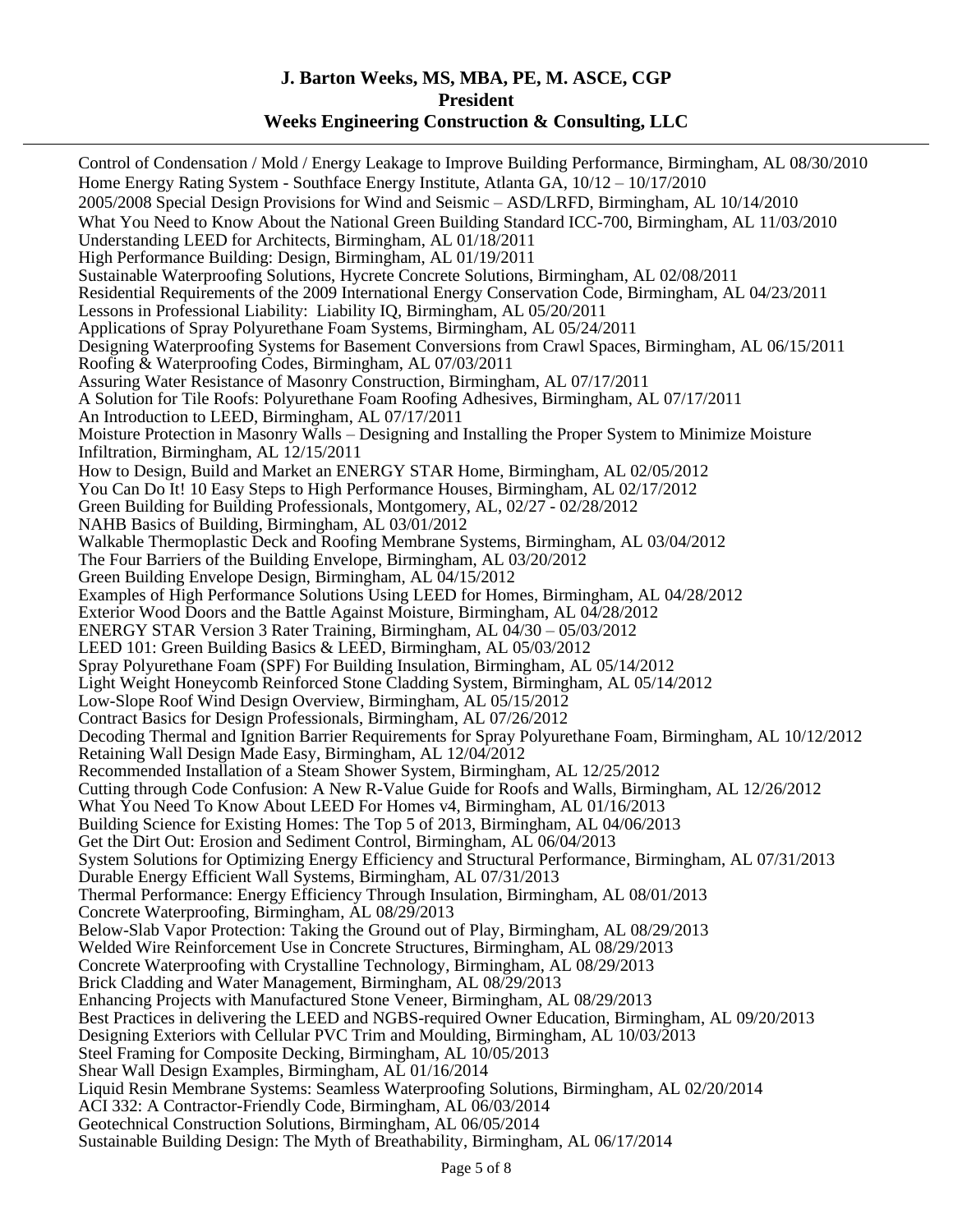Don't Get Soaked! - Drainage Solutions for the Rainscreen Building Envelope, Birmingham, AL 06/17/2014 Managing Construction Phase Risks, Birmingham, AL 07/22/2014 Design & Construction of FEMA Safe Rooms, Birmingham, AL 09/18/2014 Mass Retaining Walls: Theory, Design, and Construction, Birmingham, AL 10/08/2014 Combustion Safety & Work Scope for HERS Raters, Atlanta, GA, 11/05/2014 – 11/06/2014 Weep Now or Weep Later, Birmingham, AL 03/15/2015 Proper Brick Masonry Detailing, Birmingham, AL 03/15/2015 Risk Drivers, Birmingham, AL 05/31/2015 RESNET HERS Index and the 2015 IECC, Birmingham, AL 09/23/15 Steel and the Phantasmagoria, Birmingham, AL 09/25/15 What Went Wrong? Diagnosing Building Envelope Distress, Birmingham, AL 09/25/15 Significant Changes to the Wind Load Design Procedures of ASCE 7-10, Birmingham, AL 12/02/15 Underpinning and Strengthening of Foundations, Birmingham, AL 12/03/15 The History of the AISC Specification, - 1923-2010, Birmingham, AL 01/22/16 Design Example: Buried Concrete Basement Wall, Birmingham, AL 03/20/16 Prescriptive Residential Wood Deck Construction Guide - 2012 IRC, Birmingham, AL 04/04/16 NCMA Tornado Shelter Design Guide, Birmingham, AL 05/02/16 Practical Solutions to Frequently Asked Welding Questions, Birmingham, AL 05/03/16 Contract Review: Key Provisions - Raising the Bar, Birmingham, AL 05/04/16 2015 IECC – Energy Rating Index (ERI) Compliance Alternative, Birmingham, AL 07/14/16 Cable Railing Assemblies: Prefabricated Kits and Custom Design Options, Birmingham, AL 07/19/16 2015 International Energy Conservation Code: Residential Compliance Basics, Birmingham, AL 07/20/16 Subfloor: The Hidden Asset, or Lurking Liability, Birmingham, AL 07/21/16 Designing and Constructing High-Performance, Low-Risk Building Envelopes, Birmingham, AL 09/07/16 Design Considerations of Wood Frame Structures for Permanence, Birmingham, AL 09/08/16 Natural Thin Stone Veneer, Birmingham, AL 11/26/16 Earthwork 101, Birmingham, AL 11/30/16 Subfloor Construction Adhesives: Solvent Based, Water Based and Reactive, Birmingham, AL 12/30/16 Continuous Insulation - Spray Polyurethane Foam vs. Rigid Foam Board, Birmingham, AL 12/30/16 How Windows are Designed, Tested, and Rated for Comfort and Energy Efficiency, Birmingham, AL 12/30/16 Hot, Humid & Cool: Passive House in the Deep South, Birmingham, AL 12/30/16 Design Fundamentals of Fiber-Reinforced Polymer (FRP) Strengthening, Birmingham, AL 12/30/16 Construction Stormwater Best Management Practices (BMP), Birmingham, AL 12/31/16 Hydrologic Trespass and Nuisance Considerations in Stormwater Management Design, Birmingham, AL 12/31/16 Design of Reinforced Concrete Liquid Structures, Birmingham, AL 12/31/16 Wind Design for Non-Residential Wood Structures, Birmingham, AL 12/31/16 Architectural Veneers and Cast Stone with Integral Finish - Attributes and Performance, Birmingham, AL 01/02/17 Draining Your Wall, Not Your Wallet - Understanding Temp. & Moisture Relationship, Birmingham, AL 01/09/17 Case Study: A Polyaspartic Coating, Birmingham, AL 02/01/17 Dry Set Porcelain Pavers for Outdoor Applications, Birmingham, AL 03/20/17 Water Management in Shower Installations, Birmingham, AL 06/04/17 Solving for ASHRAE 62.2 Indoor Air Quality Standards, Birmingham, AL 06/12/17 Design of Loadbearing Tall Wood Studs for Wind and Gravity Loads, Birmingham, AL 06/15/17 HERS Raters Becoming Certified ICC Energy Inspectors, Birmingham, AL 07/11/17 Using the Performance Path for Compliance in the IRC and Energy Code, Birmingham, AL 07/13/17 Negotiations Strategies for Better Client Agreements, Birmingham, AL 07/27/17 Roofing Options Alternative Roofing Systems, Birmingham, AL 07/31/17 Improve Your Concrete with Fibers, Birmingham, AL 09/27/17 ICF Construction for Your Next Commercial Project, Birmingham, AL 09/27/17 Permeable Pavements for Storm Water Design, Birmingham, AL 09/27/17 Designing Concrete Parking Areas Using ACI 330, Birmingham, AL 09/27/17 Tilt Up Construction, Birmingham, AL 09/27/17 Case Study of ICF Alabama Structures, Birmingham, AL 09/27/17 Modern Admixtures to Improve You Concrete Properties, Birmingham, AL 09/27/17 Concrete Overlays for Failed Parking Areas, Birmingham, AL 09/27/17 Understanding Alternative Exterior Trim, Birmingham, AL 10/03/27/17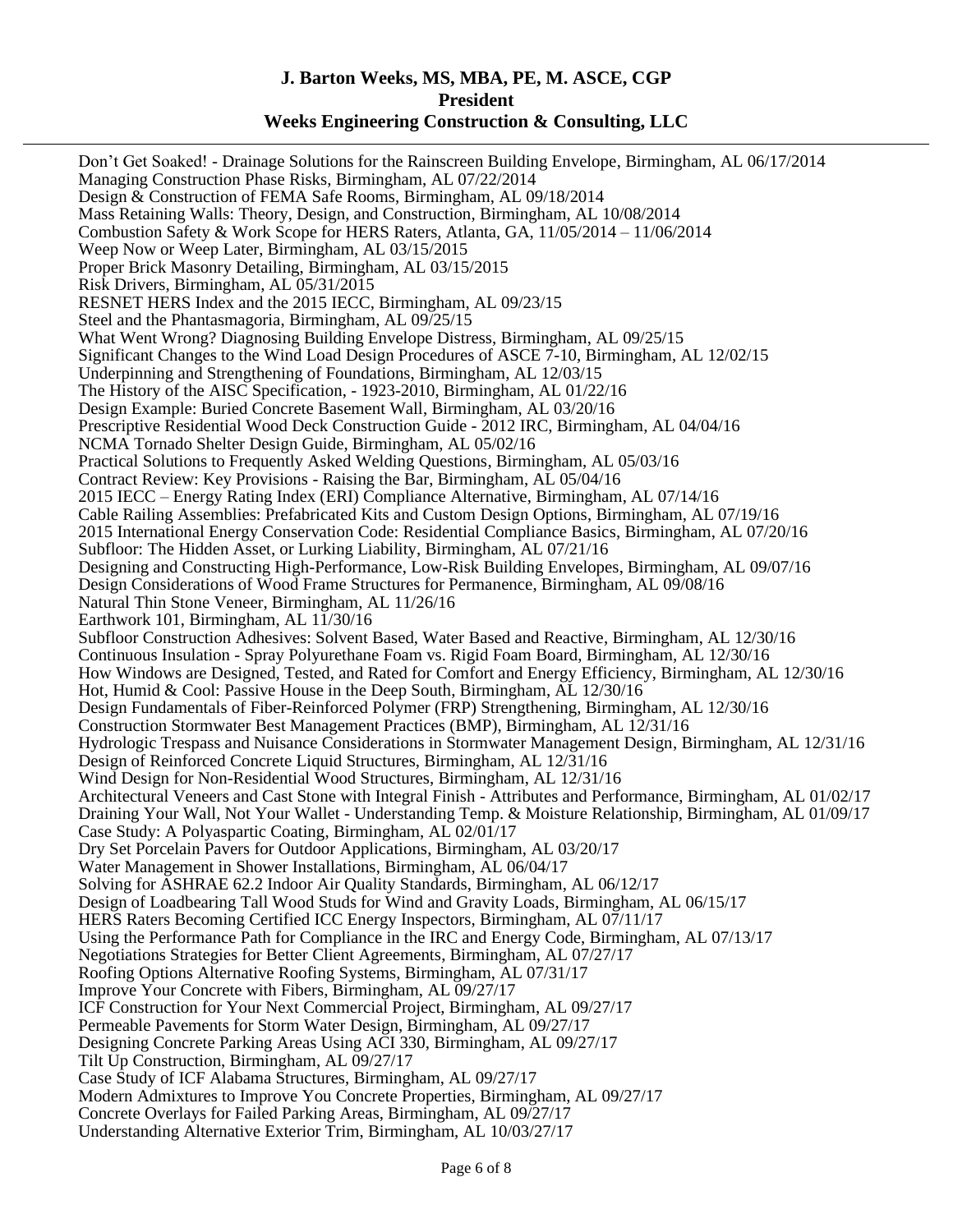Residential Wood Deck Design, Birmingham, AL 12/03/27/17 Effect of Occupant Behavior and Air Conditioner Controls on Humidity, Birmingham, AL 12/04/27/17 What's Changed with ANSI/RESNET/ICC 380, Birmingham, AL 12/08/27/17 2018 NDS Changes, Birmingham, AL 12/14/27/17 Surfaces Get Stronger, Birmingham, AL 01/12/18 Designing with Continuous Insulation for Thermal and Moisture Management, Birmingham, AL 01/12/18 Four Barriers for Wetting Potentials-How to Design Effective Building Exterior Walls, Birmingham, AL 01/13/18 What You Need to Know about the 2018 IECC, Birmingham, AL 03/08/18 Prescriptive Residential Wood Deck Construction Guide - DCA6-2015 Version, Birmingham, AL 04/19/18 After the Storm – Lessons Learned About Building for High Wind Resistance, Birmingham, AL 04/19/18 Shear Wall Analysis Made Easy: Force Transfer Around Openings Calculator, Birmingham, AL 05/17/18 Mold on Wood Structural Building Components, Birmingham, AL 09/11/18 Innovative Design Strategies Written in Stone, Birmingham, AL 09/14/18 Taking on the Wind: Metal Building Construction, Birmingham, AL 10/04/18 Engineered Wood I-Joists: Fire Protective Assemblies and Firefighter Safety, Birmingham, AL 10/09/18 Roofs and Condensation, Birmingham, AL 10/25/18 Prefabricated Ornamental Railings, Birmingham, AL 10/25/18 Structural Wood Building Systems, Birmingham, AL 10/25/18 Perforated Wood Structural Panel Shear Walls, Birmingham, AL 11/15/18 Better and Best Moisture Management: Drainable Wraps and Rainscreens, Birmingham, AL 11/17/18 Designing with Nature in Mind, Birmingham, AL 11/17/18 Rating the Building Envelope Fenestration Testing and Certification, Birmingham, AL 02/28/19 Roofing & Waterproofing Forensics, Birmingham, AL 02/28/19 Wood Deck FAQs: Deciphering DCA6 and More, Birmingham, AL 03/14/19 Building Science Primer: Psychrometrics, Birmingham, AL 03/14/19 Precision and Performance with Manufactured Stone Veneer, Birmingham, AL 03/21/19 How to Design, Price, and Build Pre-Engineered Floating Staircases, Birmingham, AL 03/21/19 Roofing System Selection and Design, Birmingham, AL 03/26/19 High-Performance Thermal and Moisture Protection Strategies, Birmingham, AL 04/08/19 ACI 332-14 - A Contractor Friendly Code, Birmingham, AL 04/08/19 Safer, Stronger Decks - Ledger Connections for Wood and Masonry, Birmingham, AL 07/10/19 2018 IBC Essentials For Wood Construction, Birmingham, AL 08/15/19 Polyiso – The Next Generation Air & Water Resistive Barrier, Birmingham, AL 11/27/19 ASCE 7-16 and Its Impact on Wind Uplift Design, Birmingham, AL 11/27/19 An Ethical Conversation, Birmingham, AL 12/03/19 Trust, but Verify – Quality Control for Your Air Barrier, Birmingham, AL 12/04/19 Best Practices for Segmental Retaining Wall (SRW) Design, Birmingham, AL 03/23/20 2015/2018 NDS Example Problems: Member Designs and Connection Basics, Birmingham, AL 04/16/20 Beyond the Perfect Wall, Birmingham, AL 04/17/20 Communication & Design Professionals, Birmingham, AL 04/23/20 Diaphragm Design of Post Frame Using DAFI – Engineering Details, Birmingham, AL 04/29/20 Foundations, Keeping Your Bottom Dry, Birmingham, AL 05/01/20 ACI Engineering Ethics, Birmingham, AL 05/17/20 ACI Guide to Decorative Concrete, Birmingham, AL 05/18/20 Fiber Cement Panels as Rain Screens, Birmingham, AL 05/19/20 Specifying Fluid-Applied Coatings in Roofing Project Design, Birmingham, AL 05/19/20 Wind Design of Roof Systems, Birmingham, AL 05/26/20 High Performance Insulated Rooflines, Birmingham, AL 05/28/20 AB Walls with Alternate Reinforcement Design, Birmingham, AL 05/28/20 Frame for Success Avoid Callbacks, Birmingham, AL 06/04/20 Improve Your Report Writing - Improve Your Business, Birmingham, AL 10/27/20 Report Writing and Risk Management, Birmingham, AL 10/27/20 Ethics Guiding the Profession to an Inclusive Future, Birmingham, AL 12/30/20 Wind Design for Components and Cladding, Birmingham, AL 12/30/20 Significant Changes to the Wind Load Provisions of ASCE 7-10 and the 2015 IBC/IRC, Birmingham, AL 12/30/20 Three Coat Stucco - Specify it Right & Make it Work, Birmingham, AL 01/13/21